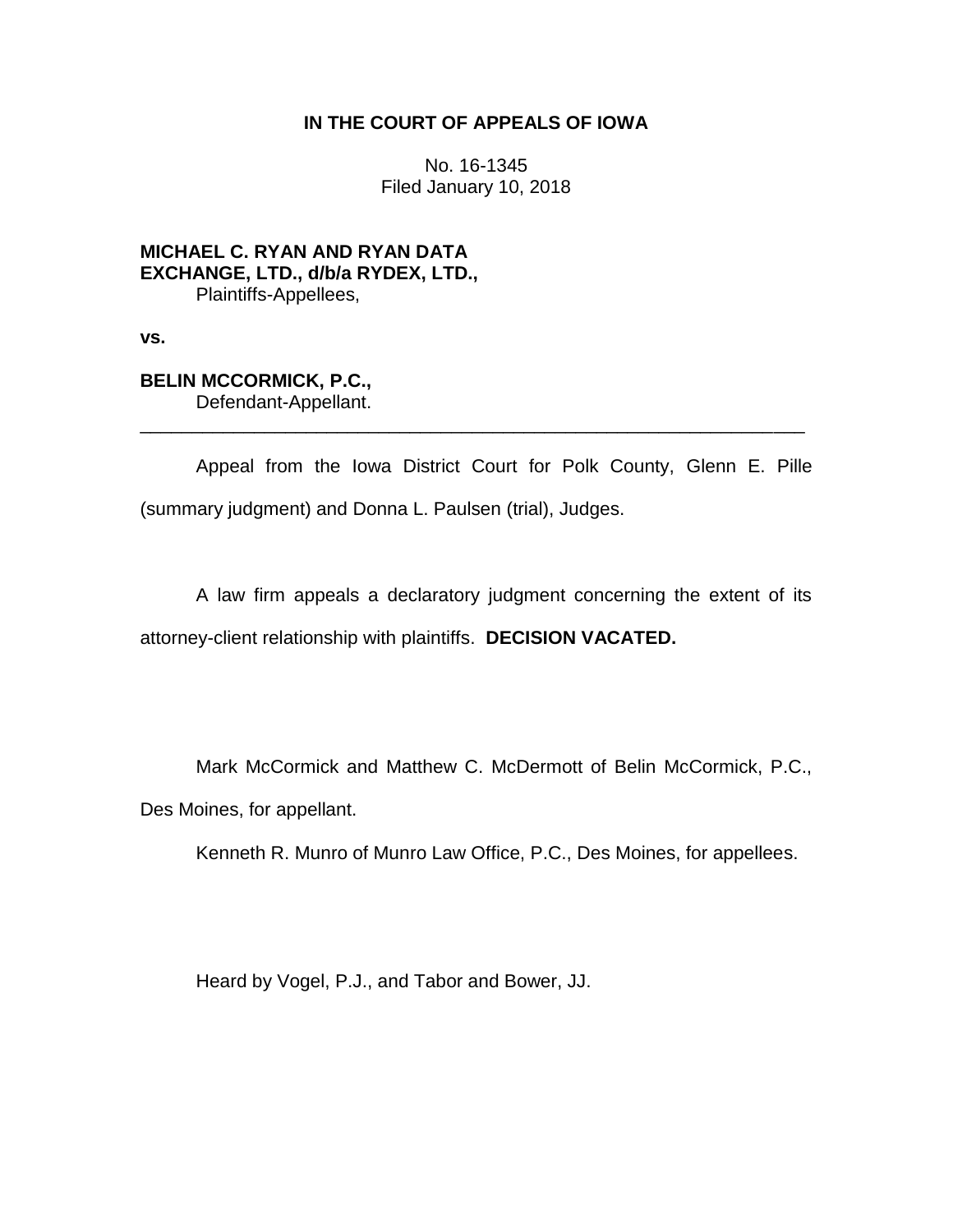## **BOWER, Judge.**

Belin McCormick, P.C.,<sup>1</sup> a law firm, appeals a declaratory judgment concerning the extent of its attorney-client relationship with Michael Ryan and Ryan Data Exchange, Ltd., doing business as Rydex, Ltd. $2$  We find the district court improperly determined Rydex and Seneca Distribution, L.C. were involved in a joint venture. We find there is no longer a justiciable controversy concerning the nature, scope, and extent of the attorney-client relationship between Belin and Rydex. We vacate the decision of the district court.

#### **I. Background Facts & Proceedings**

Christopher Risewick and his company, Seneca Distribution, L.C. were long-time clients of Belin.<sup>3</sup> Beginning in 1999, Seneca began investing in Rydex, which held patents concerning a wireless fluid delivery control system. Belin performed legal work pertaining to the relationship between Seneca and Rydex. The relationship between Seneca and Rydex later led to litigation between them and with other parties. This case involves just one piece in the larger picture of litigation involving Seneca and Rydex.

On May 8, 2015, Rydex filed a declaratory judgment action against Belin, asking for a determination of whether they had an attorney-client relationship, and requesting Belin turn over all documents regarding its legal representation of Rydex. The petition states:

WHEREFORE, the Plaintiffs request that the Court enters an Order declaring that Belin McCormick PC had an attorney client

 $\overline{a}$ 

 $1$  We will refer to Belin McCormick, P.C., as Belin.

 $2$  For purposes of brevity, we will generally refer to Ryan and Ryan Data Exchange, Ltd. together as Rydex.

 $3$  We will refer to Risewick and Seneca Distribution, L.C., together as Seneca.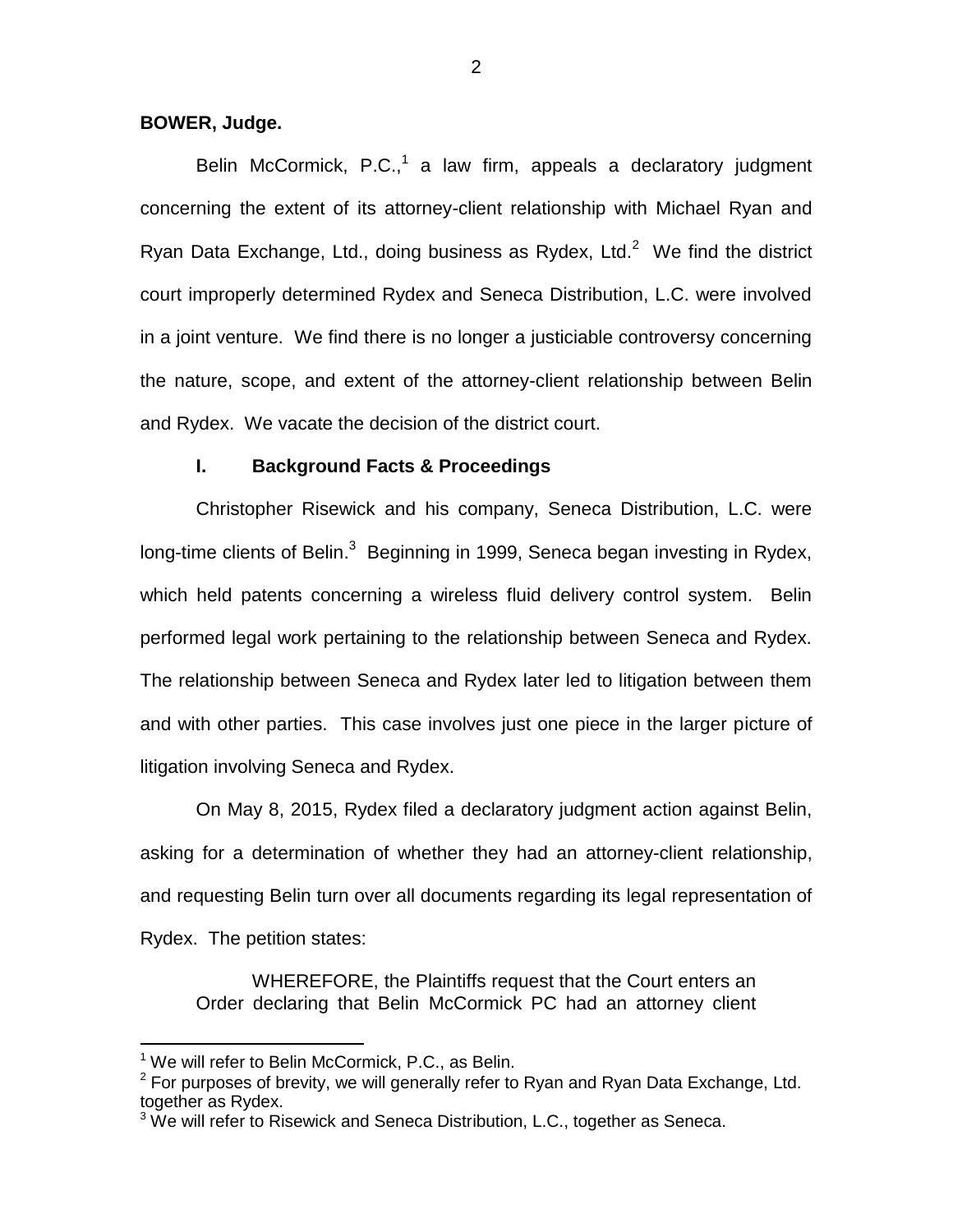relationship with Michael Ryan and Rydex and that Michael Ryan and Rydex are immediately entitled to a full copy of their file, including but not limited to, any and all documents, emails, pleadings, correspondence, discovery, billings, electronically stored data, and any other item of any kind relating to the inventions and U.S. patents that were the subject of the attorney client relationship.

Belin admitted it had an attorney-client relationship with Rydex where Rydex's interests aligned with those of Seneca, but stated the relationship did not encompass the scope Rydex claimed. Belin claimed it did not perform any legal services for Rydex after May 2002. Nonetheless, Belin gave Rydex copies of its work associated with the relationship between Seneca and Rydex from January 2000 through January 2006.

Rydex filed a motion for partial summary judgment and Belin also filed a motion for summary judgment. The district court denied the motions, stating, "The *scope, extent, and nature* of the attorney–client relationship must be determined by the fact-finder and will dictate whether Belin must produce additional documents to Plaintiffs."

A trial was held on April 27 and 28, 2016. In a post-trial brief, Rydex stated:

Rydex seeks information beyond this time frame from Belin, and Belin states that Rydex is not entitled to this information as it is outside of the time Belin represented Rydex, and is protected by attorney-client privilege. The determination of whether or not Rydex is entitled to this information requires a finding by this Court that Belin was in violation of disciplinary rules or rules of professional conduct. As noted by the Court at the beginning of this proceeding, that is beyond the scope of this Declaratory Judgment Hearing, and the Court cannot and will not render such an opinion. It is something that needs to be decided on a case-bycase basis in other pending litigation.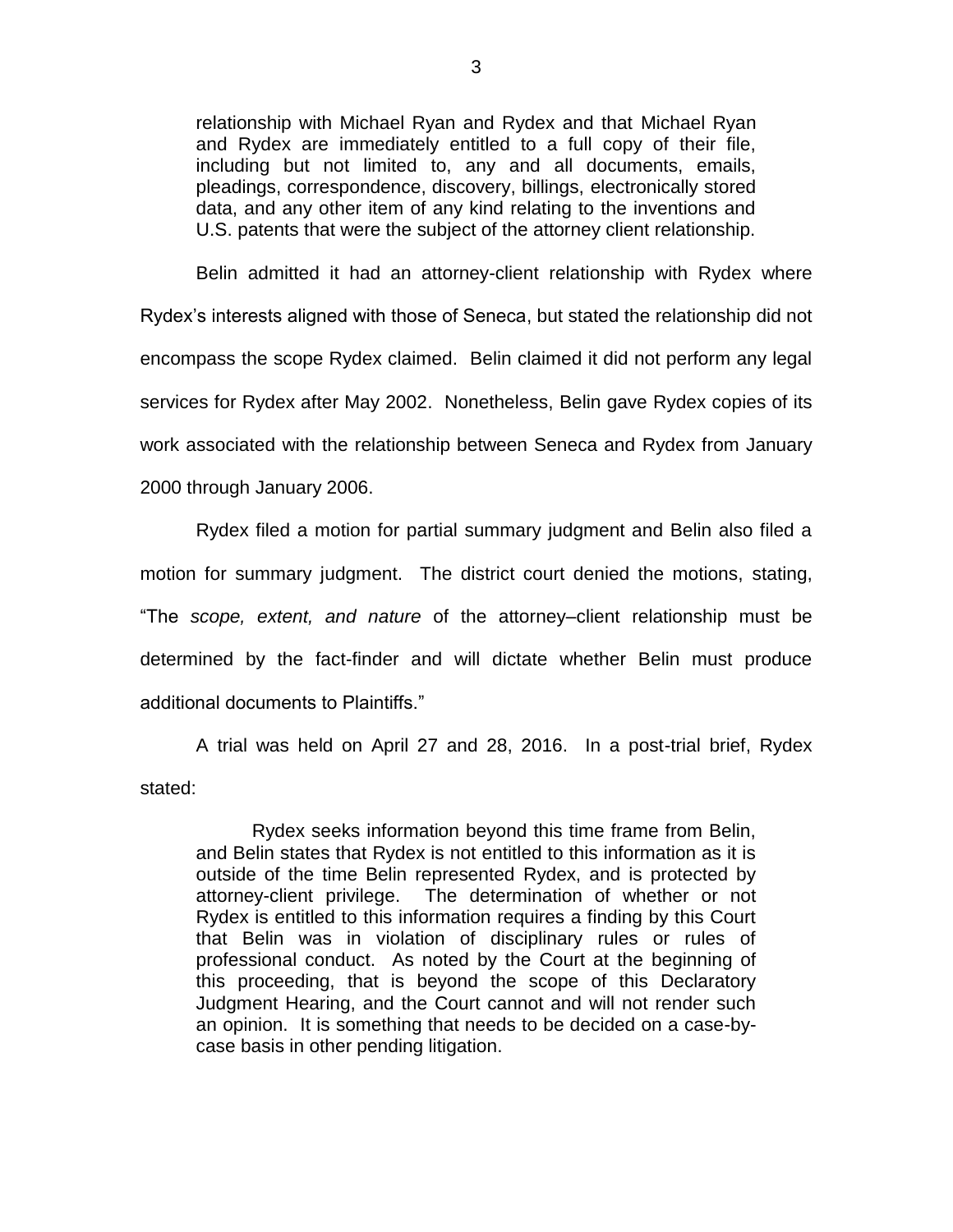The district court entered a ruling finding there was a joint venture between Seneca and Rydex and Belin acted as counsel for this joint venture. The court found Belin had an attorney-client relationship with Rydex from June 2001 to June 23, 2006. The court found the scope of the relationship included several specific areas.<sup>4</sup>

Belin filed a motion pursuant to Iowa Rule of Civil Procedure 1.904(2), stating it had already given Ryan all of the documents for the period from January 2000 through January 2006, and based on Rydex's posttrial brief, it was no longer claiming documents outside that time period in this case. Belin claimed the case no longer constituted a justiciable controversy, as Ryan had already received all of the relief to which it was entitled. The district court modified its ruling to provide the last date Belin provided legal services to Rydex was January 23, 2006, and denied the rule 1.904(2) motion in all other respects. Belin now appeals the district court's decision.

#### **II. Standard of Review**

"The court's review of a declaratory judgment action depends upon how the action was tried to the district court." *Van Sloun v. Agans Bros.*, 778 N.W.2d 174, 178 (Iowa 2010). "To determine the proper standard of review, we consider the 'pleadings, relief sought, and nature of the case [to] determine whether a

 $\overline{a}$ 4 These areas were: (1) Rydex's assets, (including [its patents]), (2) the business relationship between Seneca Corporation, Chris Risewick and the Plaintiffs Michael Ryan and Rydex, Ltd. . . . (3) the business or financial operations of Rydex and Michael Ryan related to the above patents or wireless fluid delivery control systems, (4) enforcing, licensing, protecting the patents and any legal actions or infringement actions related to the above patents, (5) manufacturing, developing, marketing related to the patents or any wireless fluid delivery control system, and (6) inventions of patents related to the above patents or development of further products related to wireless fluid delivery control systems.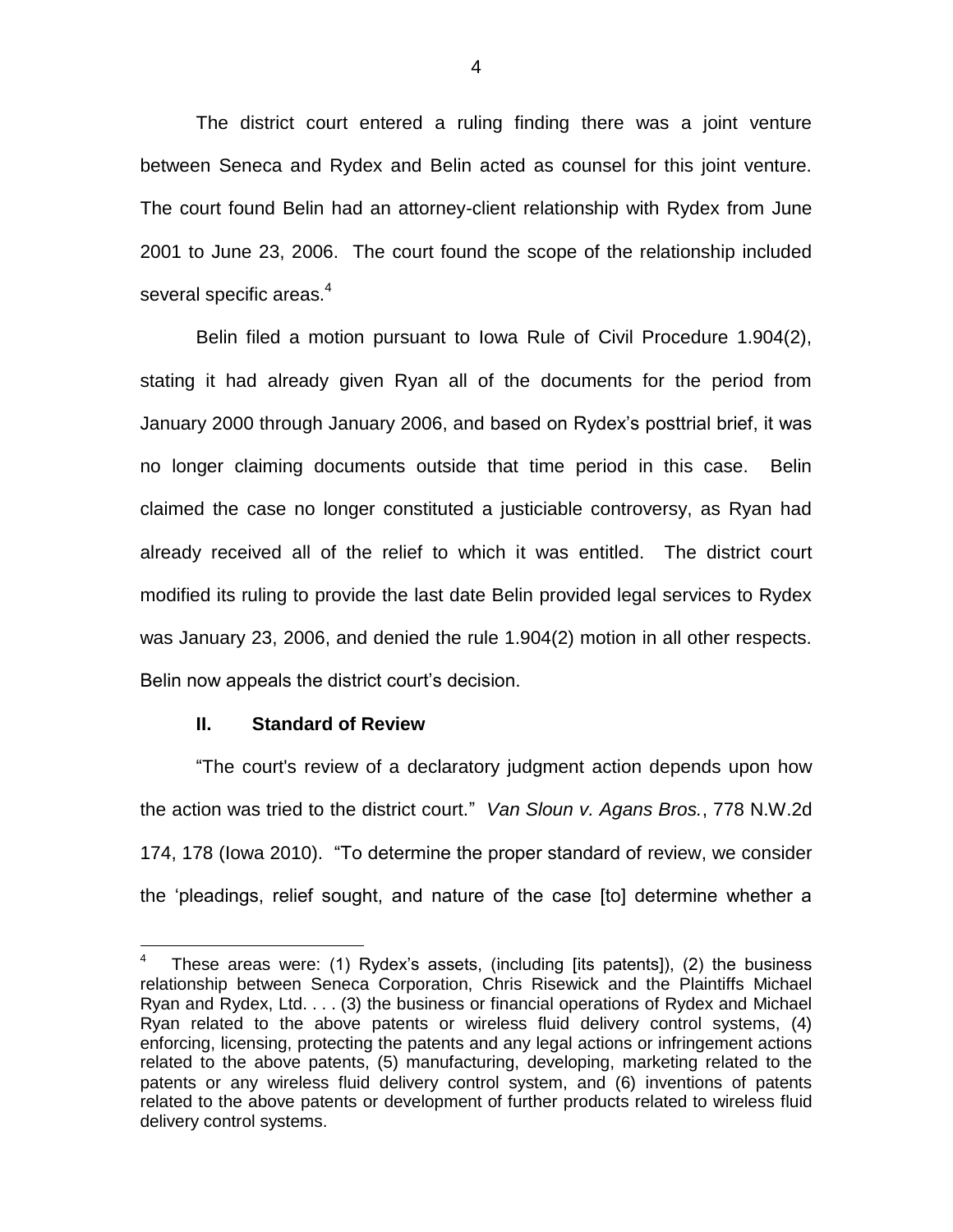declaratory judgment action is legal or equitable.'" *Id*. (quoting *Passehl Estate v. Passehl,* 712 N.W.2d 408, 414 (Iowa 2006)). The parties agree this case was tried at law. Therefore, our review is for the correction of errors at law. *See* Iowa R. App. P. 6.907. "Under this standard of review, the trial court's findings carry the force of a special verdict and are binding if supported by substantial evidence." *Van Sloun*, 778 N.W.2d at 179. We are not bound by the trial court's legal conclusions. *Id.*

#### **III. Joint Venture**

Belin claims the district court erred by finding Seneca and Rydex were involved in a joint venture, and Belin provided legal services for this joint venture.

We find there are two problems with the district court's ruling on this issue. First, in a declaratory judgment action, "the issues decided by the district court should be limited to those directly or impliedly raised by the pleadings or litigated with the consent of the parties." *Stew-Mc Dev., Inc. v. Fischer*, 770 N.W.2d 839, 848 (Iowa 2009). "Declaratory judgment actions are subject to the same rules of pleading and proof as other actions." *Smith v. Bitter*, 319 N.W.2d 196, 201 (Iowa 1982).

Rydex filed a petition requesting a declaratory judgment concerning whether Belin had an attorney-client relationship with Rydex and requesting copies of all documents "that were the subject of the attorney-client relationship." In the ruling on the motions for summary judgment, the district court stated:

Determining the legal effect or enforceability of the demand note or forbearance agreement, or the settlement including the costs of Seneca's legal representation, is not before this Court. Nor must or should this Court weigh in on questions before other courts or regarding pending or hypothetical litigation between other parties.

5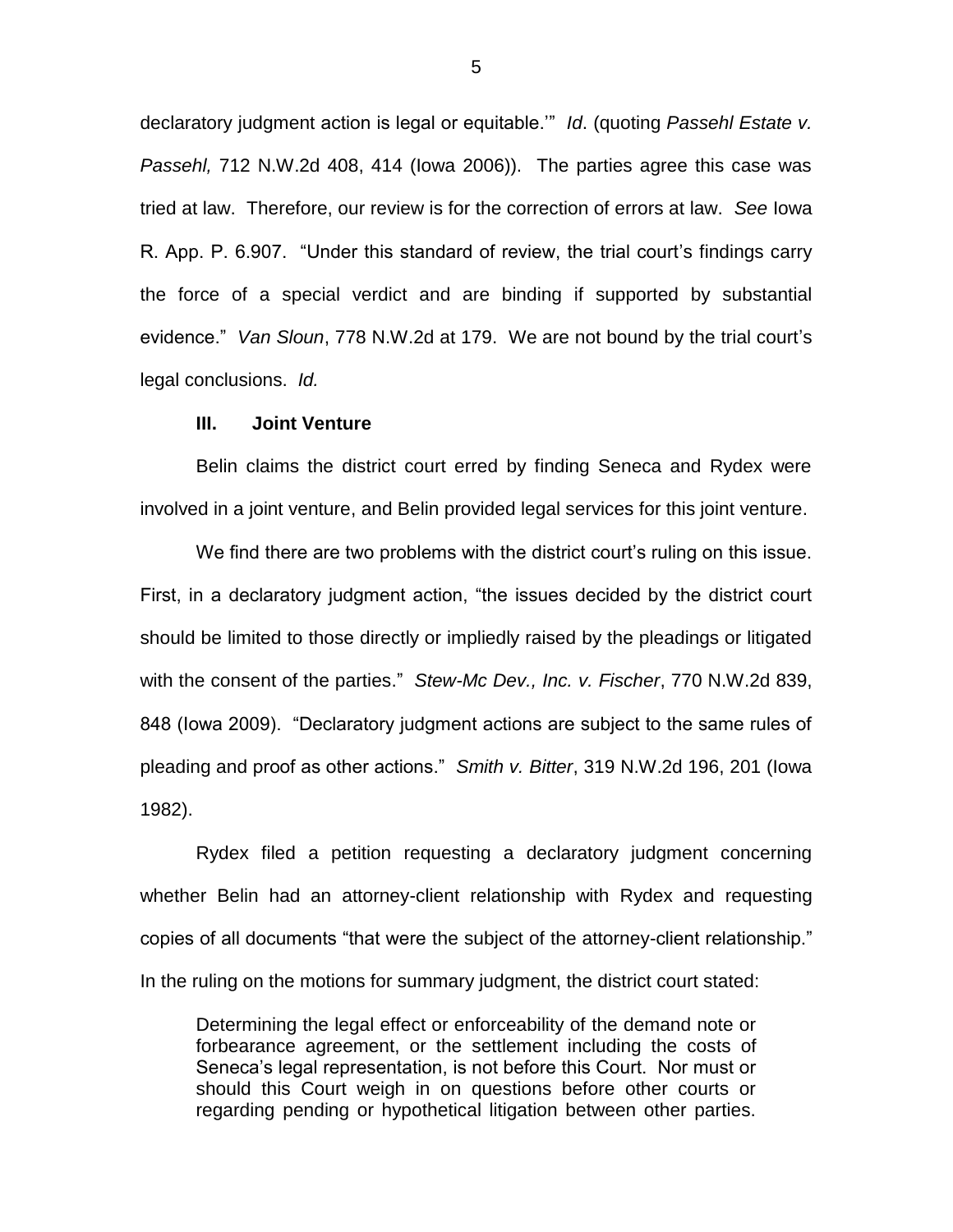The present suit is between Rydex and Belin McCormick regarding the scope, nature, extent of their attorney–client relationship.

Furthermore, after the trial, the district court noted there was other pending litigation between Rydex and Seneca, and related litigation pending with other parties. The court stated, "The focus of this Court is the very narrow issue presented in this case, that is the extent, scope, and nature of any attorney-client relationship." Despite this statement, the court found, "The arrangement between Seneca on the one hand and Ryan and Rydex on the other was a joint venture."

We find the district court erred by characterizing the relationship between Seneca and Rydex as a joint venture. This part of the court's ruling goes beyond the very narrow issue presented in the petition for declaratory judgment for a determination of the relationship between Belin and Rydex. We conclude no determination should have been made in this case about the relationship between Seneca and Rydex because this issue is beyond the scope of the issues presented in the petition for a declaratory judgment. *See Stew-Mc Dev.*, 770 N.W.2d at 848.

The second problem with the ruling there was a joint venture between Seneca and Rydex is the ruling could affect the legal rights of Seneca, although it was not a party to the proceeding. A joint venture is a relationship, similar to a partnership.<sup>5</sup> *Peoples Tr. & Sav. Bank v. Sec. Sav. Bank*, 815 N.W.2d 744, 756

 $\overline{a}$ 

<sup>5</sup> A joint venture has been defined "as an association of two or more persons to carry out a single business enterprise for profit; also as a common undertaking in which two or more combine their property, money, efforts, skill or knowledge." *Brewer v. Cent. Constr. Co*., 43 N.W.2d 131, 136 (Iowa 1950)). Additionally, it "is characterized by a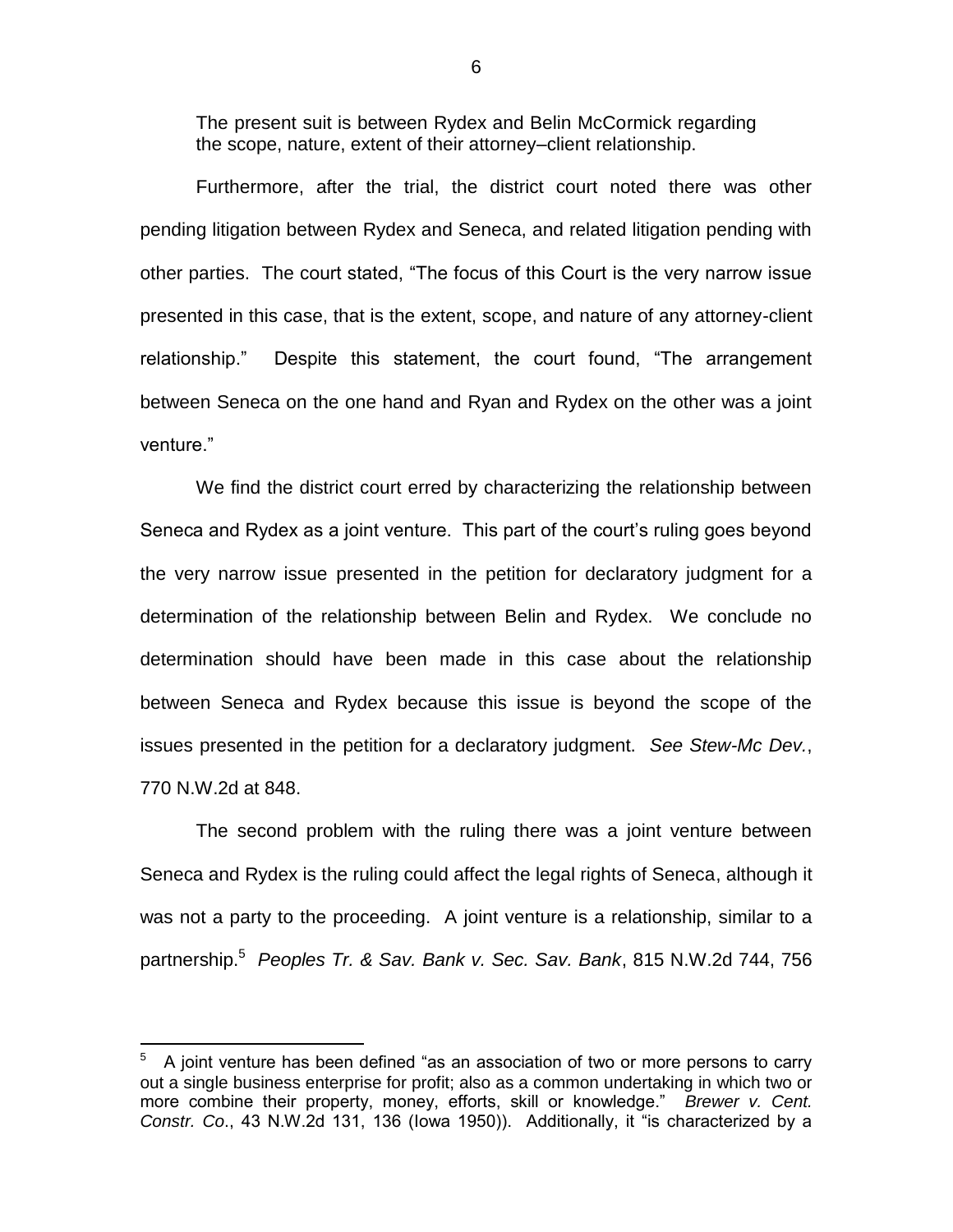(Iowa 2012). "In a joint venture, as in a partnership, fiduciary relations are created between the parties entered into the enterprise." *Goss v. Lanin*, 152 N.W. 43, 45 (Iowa 1915); *see also Greenberg v. Alter Co.*, 124 N.W.2d 438, 440 (Iowa 1963) ("There is no question but joint venturers like partners owe the duty of finest loyalty and such loyalty continues throughout the life of the venture and its dissolution.").

In some instances, a declaratory judgment can be binding on a third party. *See Opheim v. Am. Interins. Exch.*, 430 N.W.2d 118, 121 (Iowa 1988) (finding requisites of issue preclusion had been satisfied and the third-party had a community of interest and adequate representation by another party). These concerns do not arise when all of the parties with an interest to protect are made a party to the declaratory judgment action. *See Iowa Mut. Ins. Co. v. McCarthy*, 572 N.W.2d 537, 541 (Iowa 1997); *see also* Iowa R. Civ. P. 1.234(2) (providing a party is indispensable if "the party's interest would necessarily be inequitably affected by a judgment rendered between those before the court").

While Belin had provided legal representation to Seneca for many years, in the present case Belin was representing itself. Seneca may very well have an independent interest in litigating the nature of its relationship with Rydex. Because it was not a party, however, no witnesses appeared on its behalf at the trial to address the issue of whether it had agreed to enter into a joint venture with Rydex. $6$  We conclude it was improper for the court's ruling to address

 $\overline{a}$ 

joint proprietary interest in the subject matter, a mutual right to control, a right to share in the profits and a duty to share the losses." *Id.*

<sup>6</sup> "[A] joint venture can exist only by the voluntary agreement of the parties to it." *Farm Bureau Serv. Co. v. Bavender*, 217 N.W.2d 560, 563 (Iowa 1974).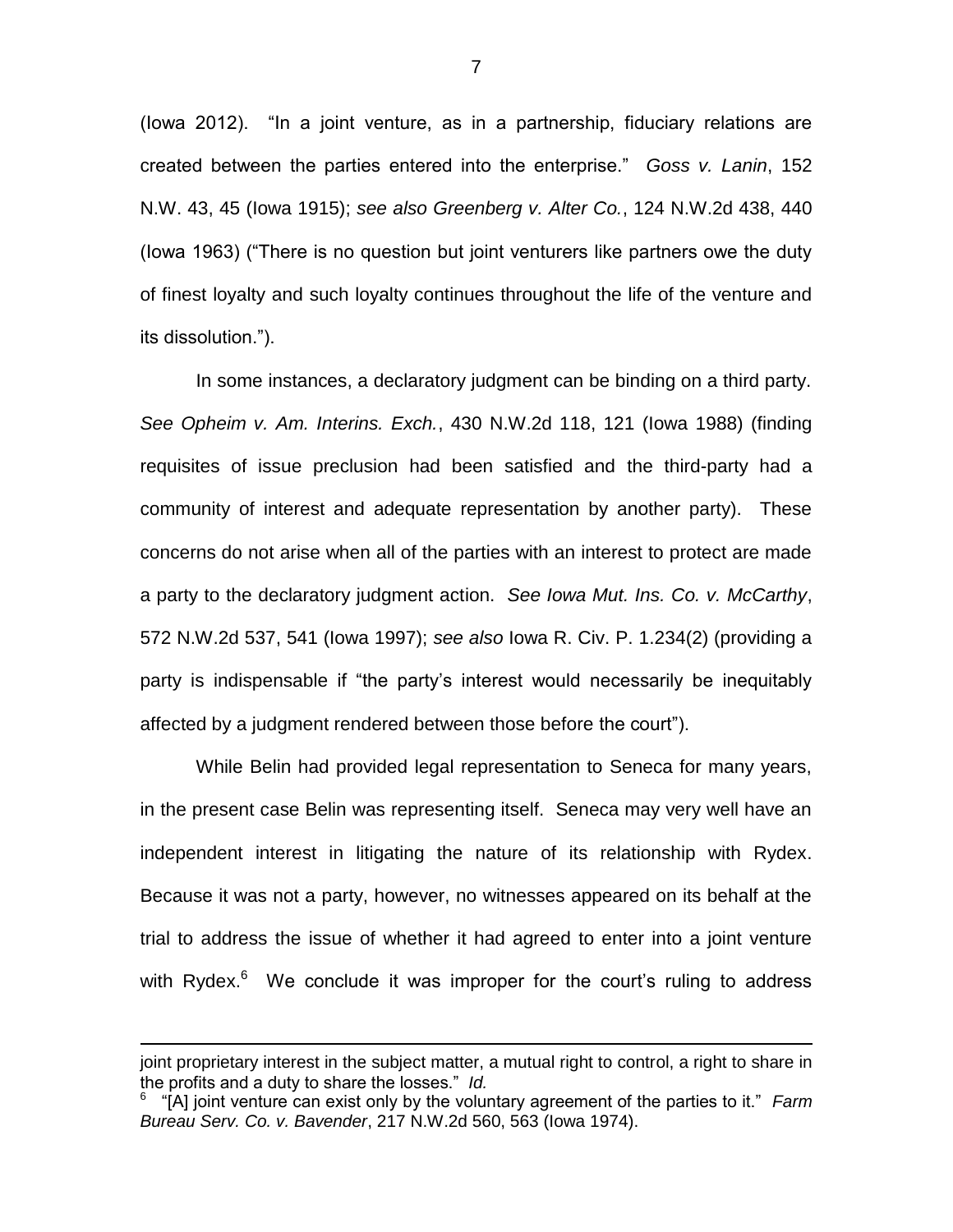issues which potentially could affect Seneca's legal rights. We vacate the district court's decision on the issue of whether there was a joint venture because it is outside the scope of the issues presented in the petition for a declaratory judgment.

## **IV. Nature, Scope, and Extent of Attorney-Client Relationship**

We turn to the issues raised by the petition for declaratory judgment. The petition for declaratory judgment requested an order stating Belin and Rydex had an attorney-client relationship and asked to have Belin give Rydex all of the documents "that were the subject of the attorney-client relationship." Belin admitted there was an attorney-client relationship and gave Rydex all of the documents in its possession relating to Rydex covering the period from January 2000 to January 2006.

The ruling on the motions for summary judgment explained the narrow issue presented in the case, "The *scope, extent, and nature* of the attorney–client relationship must be determined by the fact-finder and will dictate whether Belin must produce additional documents to Plaintiffs." In its posttrial brief, Rydex stated it was seeking information beyond the time period of January 2000 to January 2006, but recognized it could not obtain those documents in the current action. It stated the question of whether it would receive additional documents would "be decided on a case-by-case basis in other pending litigation."

The issue of whether there remained a justiciable controversy was not addressed in the district court's ruling after the trial. Belin raised the issue in its rule 1.904(2) motion. Rydex responded there were two issues before the court— (1) the scope, extent and nature of the attorney-client relationship, and (2) the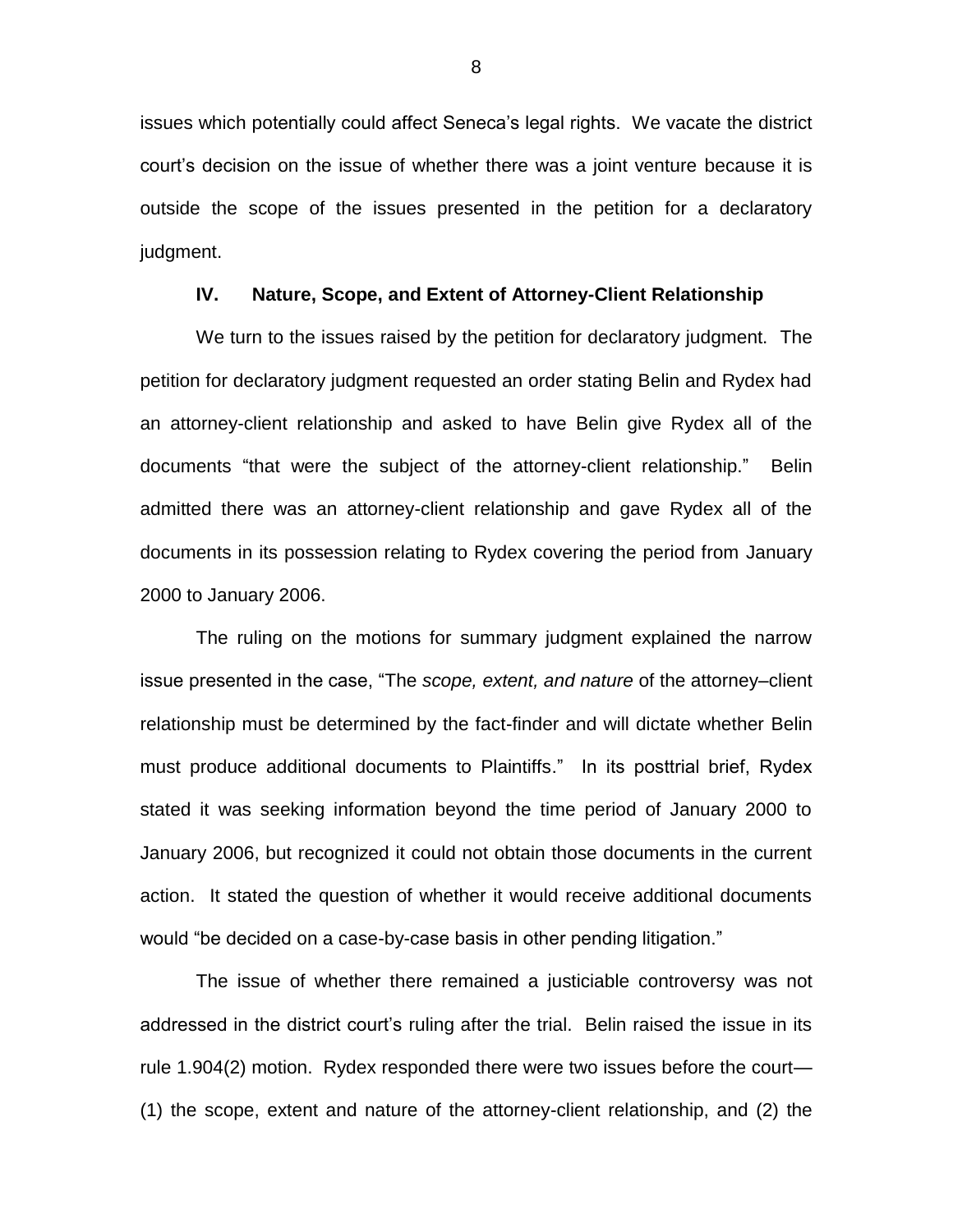issue regarding the documents. The district court found there was a justiciable controversy between the parties.

"A case is moot if it no longer presents a justiciable controversy because the issues involved are academic or nonexistent." *Homan v. Branstad*, 864 N.W.2d 321, 328 (Iowa 2015). "Our test is whether an opinion would be of force and effect with regard to the underlying controversy." *Id.* Even if a case is moot, it may still be decided if it involves an issue of public importance and the issue is likely to recur. *Id.* at 330. If a case is moot and the public importance exception does not apply, the case should be dismissed. *Id.* at 332-33.

We find the petition for declaratory judgment sought a ruling as to whether Belin and Rydex had an attorney-client relationship and requested Belin be required to give Rydex all of the documents "that were the subject of the attorney-client relationship." In denying the motions for summary judgment, the district court found the scope, extent, and nature of the attorney-client relationship was relevant to determine whether Belin would be required to produce additional documents to Rydex. Thus, at the trial, the issue to be determined was whether Rydex was entitled to documents beyond those it had already received. In its post-trial brief, however, Rydex stated it was not seeking any additional documents *in this proceeding*.

We conclude Rydex's statement it was not requesting Belin turn over any additional documents within the scope of this declaratory judgment action made the issue of the nature, scope, and extent of the attorney-client relationship between Belin and Rydex moot, as the determination of the nature, scope, and extent of the relationship was relevant only as to whether Belin would be required

9